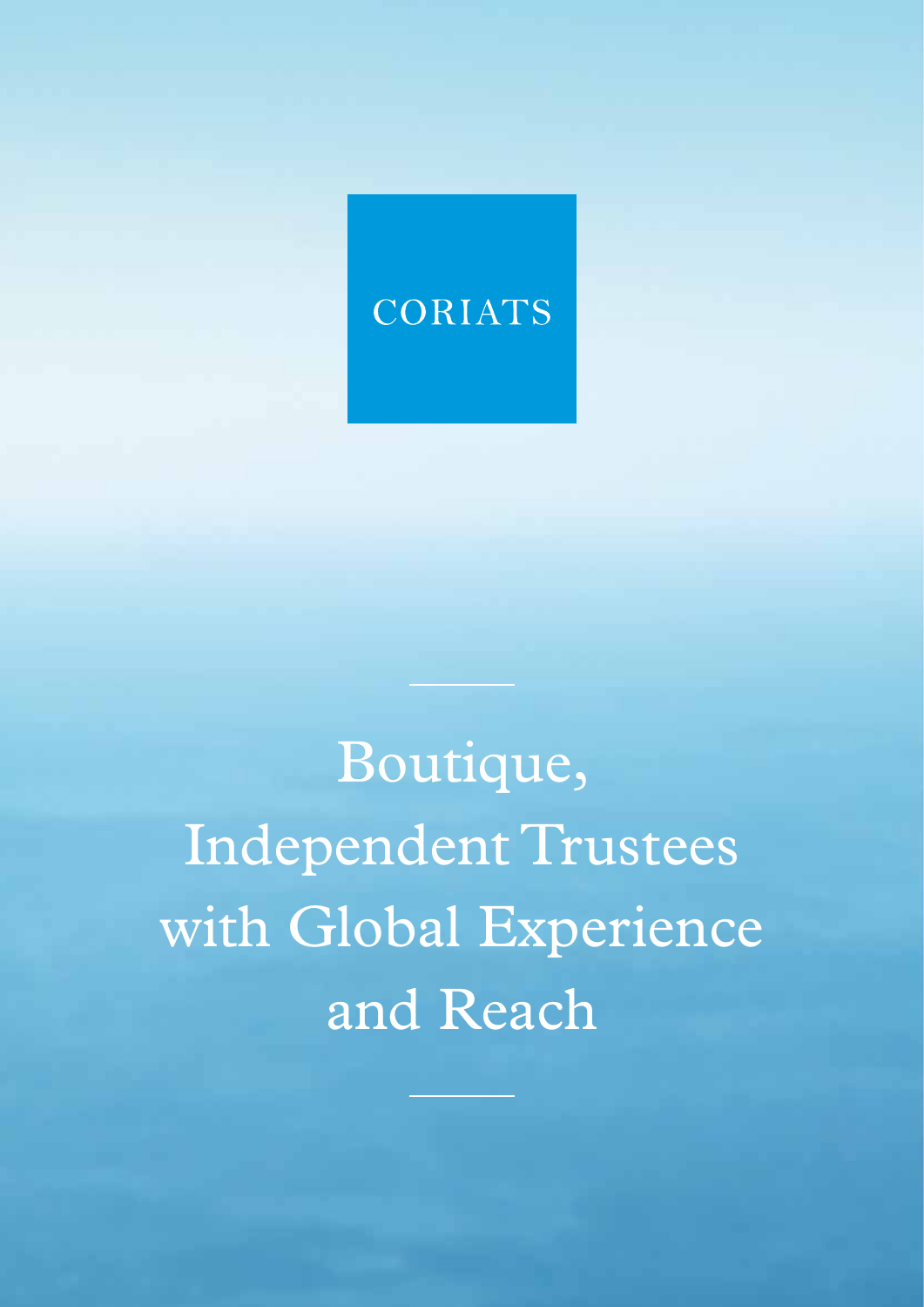Our mission is to serve, guide and support wealthy families to achieve growth across whatever spectrum they choose.





## Our Philosophy

## About Us

Coriats has provided strategic counsel to wealthy families and growing businesses since 1978.

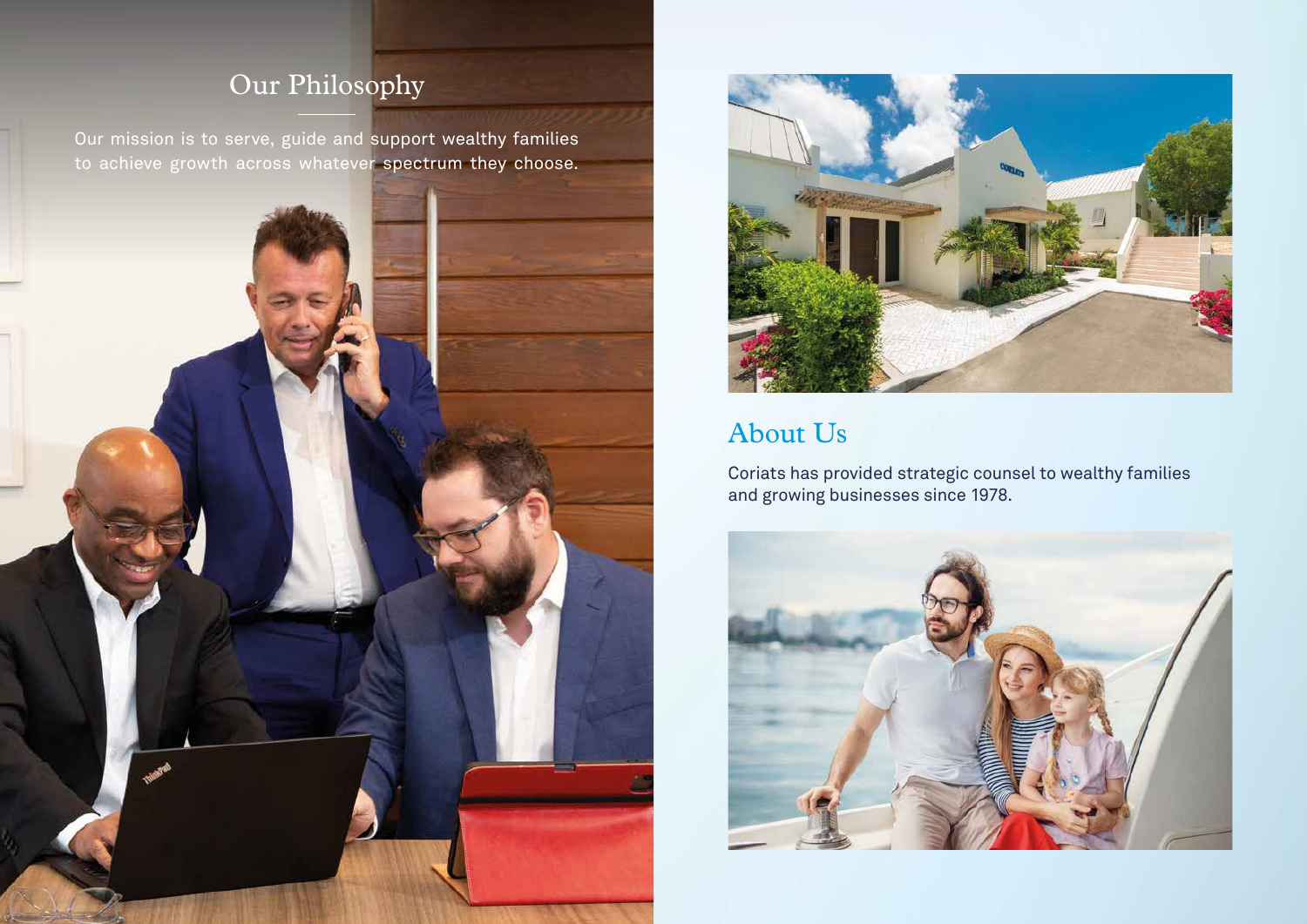Coriats is a regulated and licensed Trust Company operating in the Turks and Caicos Islands.

Founded in 1978, Coriats is committed to providing long term, strategic advice to the families, individuals and corporate clients we serve.

We work with global clients who have diverse structures, ventures and assets in the Turks and Caicos and around the world.

Coriats is part of the Griffiths & Partners Group, one of the largest professional services businesses in the Turks and Caicos Islands. Coriats is independently owned and managed, and has no affiliations to any investment manager or bank.



## Who We Are

We enjoy what we do, and we cherish the opportunity to work alongside the high-net-worth individuals and corporations we serve. We are passionate about using our experience and expertise to help our clients achieve their ambitions.

We are committed to working closely with our clients and understanding how they operate, what their objectives are, and what we need to do. We look at the big picture and we work with clients on a long term basis, providing stability and strategic counsel over many years. The majority of our clients have worked with us for many decades.

We are a boutique operation, but our strength is also in our reach. Over the past 40 years, we have carefully cultivated professional relationships with investment advisers, international banks, accountants, and law firms worldwide. Through this network, we can make introductions that help our clients to achieve their goals.



## How We Work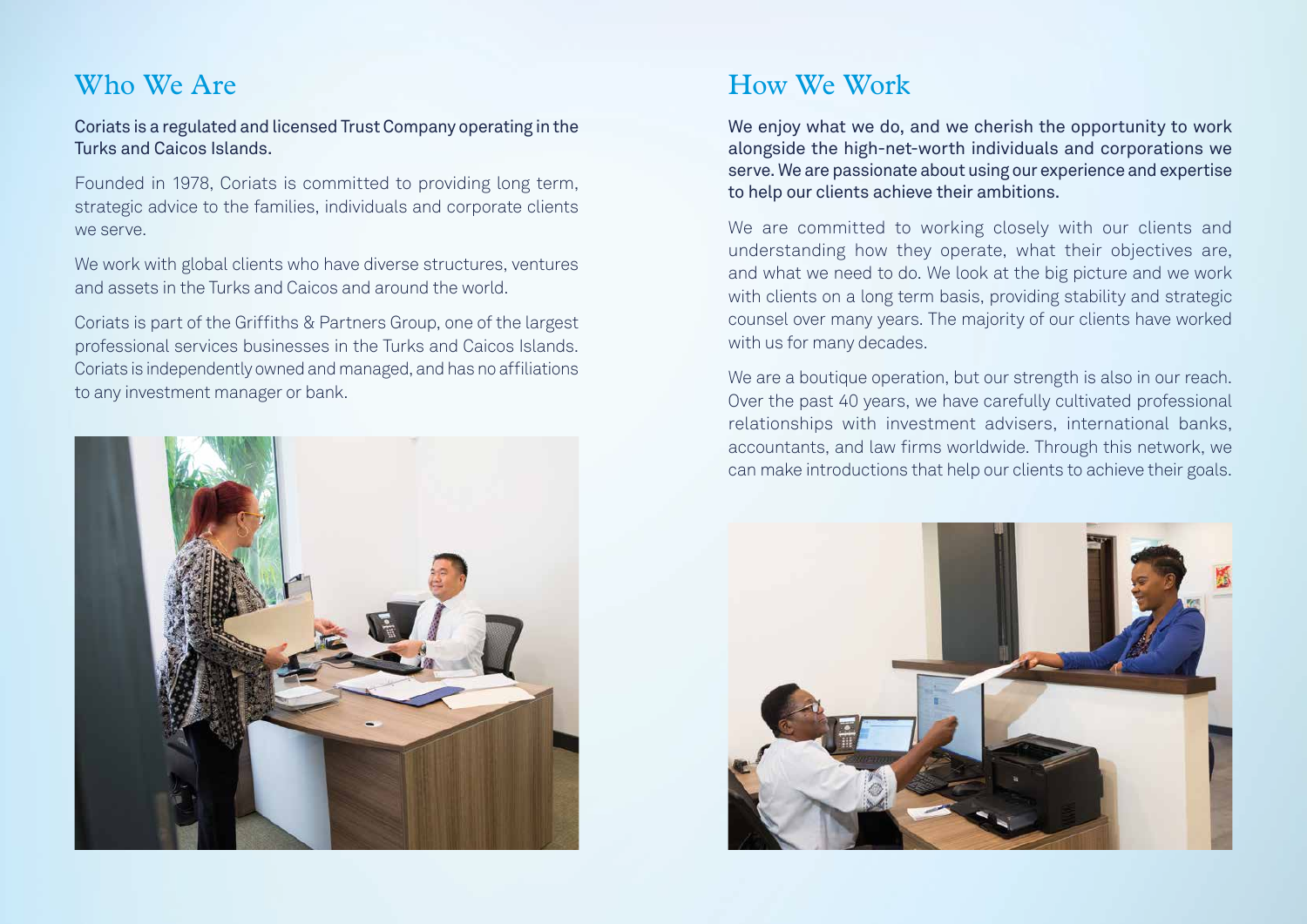## What We Do Services

Coriats offers trustee services, corporate management services and full family office services. We also provide financial and investment administration services.

We have particular expertise in designing investment strategies to achieve specific investment outcomes at clearly agreed levels of risk for our clients. Simultaneously, we ensure and implement a reporting, supervisory and governance regime that enables the family investments and objectives to be achieved. We can help our clients get access to investment opportunities that are not available to most investors.

We also have significant experience acting as trustees/protectors in contentious and/or insolvent trust situations. We can deploy our litigation literacy and strategic dispute experience in multiple jurisdictions, and we can take on trustee and protector roles in most common law countries.



#### Family Office Services

We provide family office services to several high-net-worth families. We coordinate their financial and professional affairs and provide valued advice and assistance on different aspects of a family's business and corporate ventures, as required.

#### Asset Services

In our capacity as trustee, Coriats has been responsible for the oversight of diversified investment and property portfolios for over four decades. We have demonstrable experience working with investment managers, global custodians, and independent performance analysts to maximise returns and reduce costs.

#### Offshore Company Services

We provide the full range of company incorporation and management services, including the provision of Directors, Shareholders and a Registered Office. We help our clients navigate the various steps required to set up and manage business structures.

#### Trustee Services

We act as trustee for a variety of trusts established by wealthy individuals. In our role as trustee, we help our clients to meet their needs for estate planning, succession, protection of assets, charitable giving and other aims.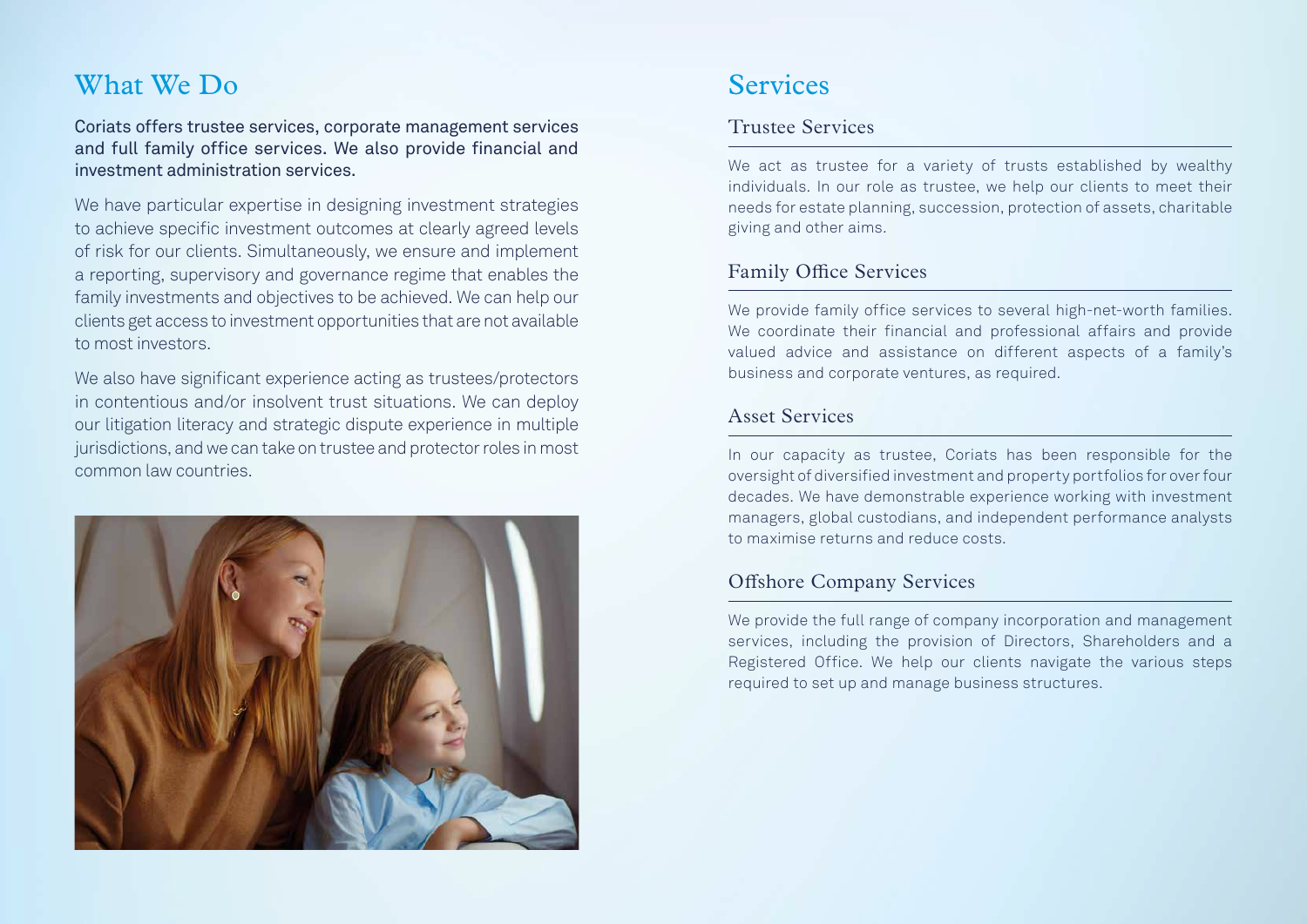## Our People

First and foremost, we enjoy what we do, and we are passionate about, and committed to, building long term relationships with the clients we work with.



#### **Christopher Coriat**

Christopher is an English and Turks and Caicos admitted attorney with over 40 years' of experience in advising clients at the highest level. In that time he has built a formidable reputation as a thought leader and pioneer in UHNW family structuring and governance, and he has a broad and deep network of contacts throughout the world in the investment management, legal and accounting professions. Christopher is also a qualified mediator, and has a deep and lifelong commitment to the Buddhist faith. Christopher continues to work as Executive Chairman of Coriats with a particular focus on the investment management offer of the firm.

Christopher enjoys working with families to really understand their investment objectives in terms of overall risk appetite, investment goals, philanthropy and investment culture, so that he can deploy his 40+ years of experience and relationships to help them and their advisors design the right strategy, and make sure this strategy is efficiently supervised and reviewed to make sure it remains fit for purpose.



#### **David Stewart**

David is also an English and Turks and Caicos admitted attorney, with over 30 years' experience of advising wealthy families from every corner of the world. David was a senior partner at two well-known City of London firms, and for 15 years was a Board Member and then (for eight years) Managing Partner and CEO at his last firm before returning to the Turks and Caicos in 2015. David is the Managing Director of Coriats, and leads the major client relationships of the firm, as well as being responsible for its overall direction, management and strategy.

David is also active as a trustee in contentious trust situations throughout the offshore world. He really enjoys complex, difficult situations where he can deploy his dispute resolution and problem solving skills, and his vast international network of professional relationships, to good effect. David in ranked in Band 1 by Chambers Private Wealth as an exceptional practitioner.



### **Tony Kikivarakis**

Tony has an MBA from the University of Miami and holds a Trust & Estate Practitioner (TEP) designation. He brings 20 years' of experience to the role. Tony has worked for leading international fiduciary service firms', and throughout his career, has managed assets in excess of a billion dollars for (ultra) high-net-worth individuals and families through various fiduciary structures. Tony has worked with international clients from around the world, but he has specific expertise assisting wealthy families from across Latin America. In addition to serving the needs of (ultra) highnet-worth families, Tony has found the time for local business community involvement and served as a past Director of the Bahamas Chamber of Commerce and Employers Confederation.

### **Gareth Bathgate**

Gareth has more than 18 years' experience as a professional fiduciary and trustee. He qualified as a Trust Estate Practitioner (TEP) in 2013 and has experience managing trusts and other bespoke wealth holding structures in leading offshore jurisdictions in the Channel Islands and the Caribbean. Gareth leads a team that is attuned to the needs of (ultra) high-net-worth clients – and his work often involves multiple jurisdictions, professional advisors and asset classes. Gareth has particular experience managing real estate, private equity, listed investments and luxury assets including super yachts. He is also accustomed to working with clients on complex cross-jurisdictional tax matters.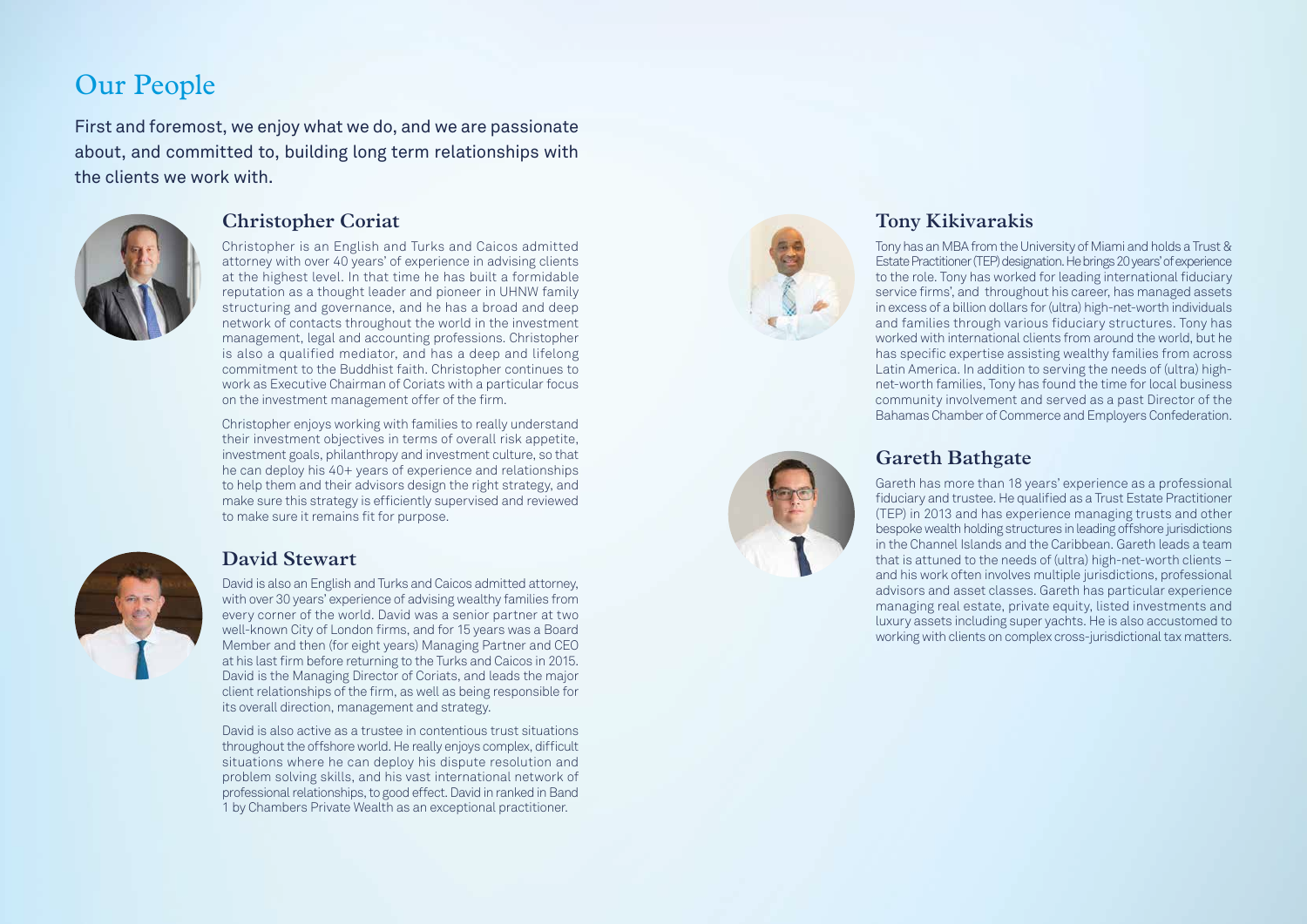# **How Can We Help?**

Passionate. Committed. Independent. Experienced. Sophisticated.

Contact us to explore the ways in which we can help you. There really is nothing quite like Coriats.